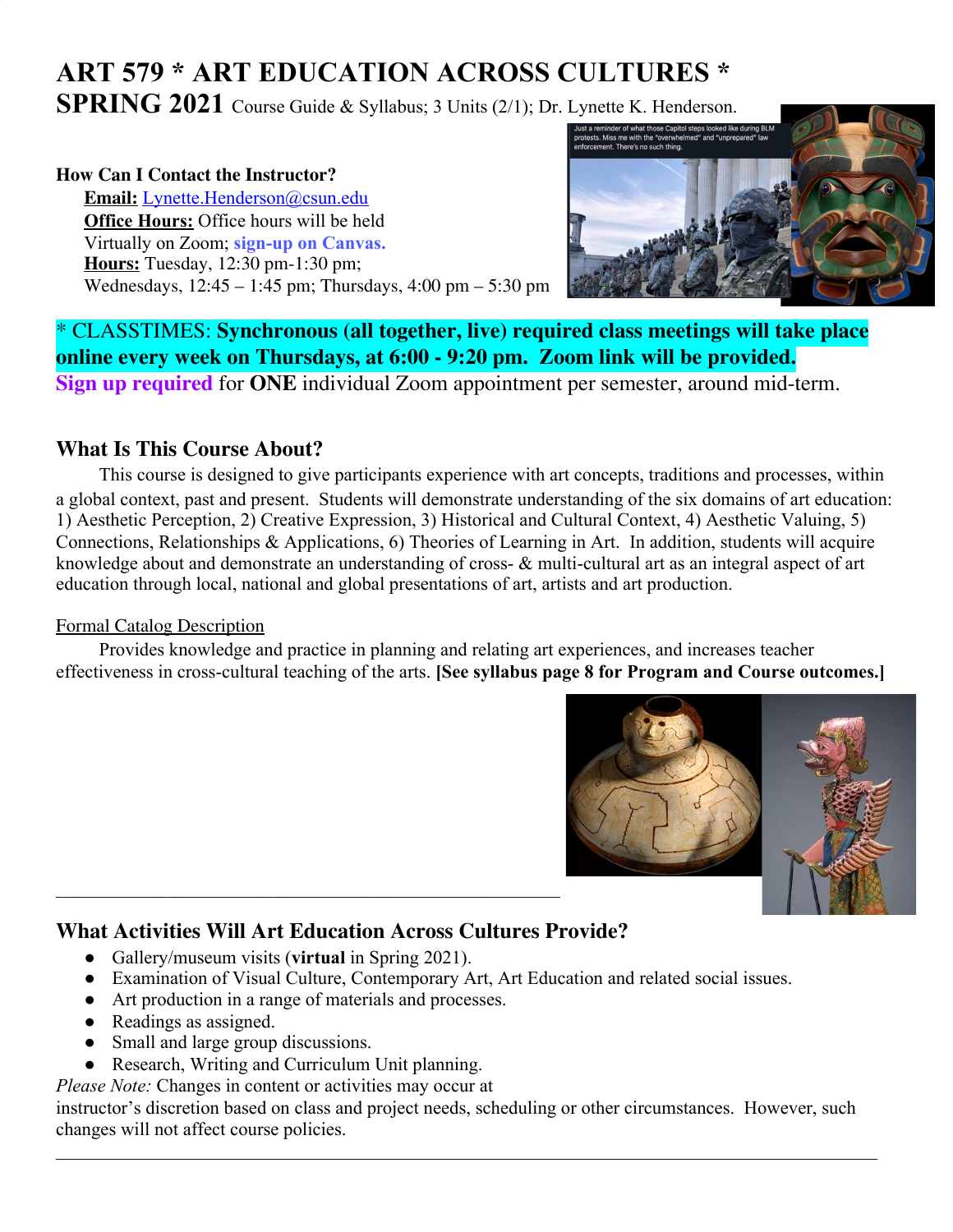### **How Is This Course Graded and Evaluated?**

- **Grade points are cumulative (they add up); missing assignments will affect your final grade**. Writing and reading will be generally be assigned to 579 (lecture section); grade points for primarily visual projects will generally be assigned to 579L (lab section).
- Grade points are as follows:

| <u>Writing &amp; Presentation (100% = 200 pts):</u>                                                                                                                                              |                                                                              | <u>Artwork (100% = 120 pts.)*</u>                                                                                                                                                                    |                                     |  |
|--------------------------------------------------------------------------------------------------------------------------------------------------------------------------------------------------|------------------------------------------------------------------------------|------------------------------------------------------------------------------------------------------------------------------------------------------------------------------------------------------|-------------------------------------|--|
| (Research paper is written in three sections)                                                                                                                                                    |                                                                              |                                                                                                                                                                                                      |                                     |  |
|                                                                                                                                                                                                  | then combined as a single document.)                                         |                                                                                                                                                                                                      | $40$ pts.                           |  |
| Syllabus Quiz:<br>Reading Summaries: $6 \times 10 =$<br><b>Research Paper:</b><br>Writing Assign #1:<br>Writing Assign #2:<br>Writing Assign #3:<br>Indiv. Mid-term consult:<br>Final Portfolio: | 5 pts<br>$60$ pts.<br>$20$ pts.<br>35 pts.<br>$60$ pts.<br>5 pts.<br>15 pts. | <b>Newsletter Presentation:</b><br>Artwork $#2$ :<br>Final PPT presentation:<br>*Artwork includes drawings, sketches, photo references, planning<br>compositions and related researched information. | $20$ pts.<br>$40$ pts.<br>$20$ pts. |  |

- Grades are not based on effort but on **results.** If you are not clear on what the results should look like, you must **ask questions**.
- **Note That Practice Prior To Achieving Mastery Is Typical and To Be Expected; instructor will** expect students to work/rework assignments and projects until criteria are achieved, before turning in for grading.
- **Assignment Grades:** Grades are cumulative (they add up) and will be in the form of **numerical points for each project or assignment**. For example, a project or assignment may be worth 10 points, you will see a grade like this on your work: 9/10, which means you received 9 points out of 10, or you may see fractions such as 9.25/10. These are synonymous with **letter grades,** which are divided into the traditional percentages of 90%+ as A range,  $80\%$ + as B range,  $70\%$ + as C range,  $60\%$ + as D range,  $50\%$ or below is the F range. A brief explanation of your grade points will be provided per project or assignment, based on project criteria. (See chart below for grade point & letter grades.)
- Note that in general, project points increase in value as the assignments become more complex. Exercises for the elements and principles - such as practice lines, value scales or color mixing, for example - are part of a whole project and must be mastered in order to apply them effectively to more complex projects. Again, **final grade is cumulative; missing assignments will affect your final grade.**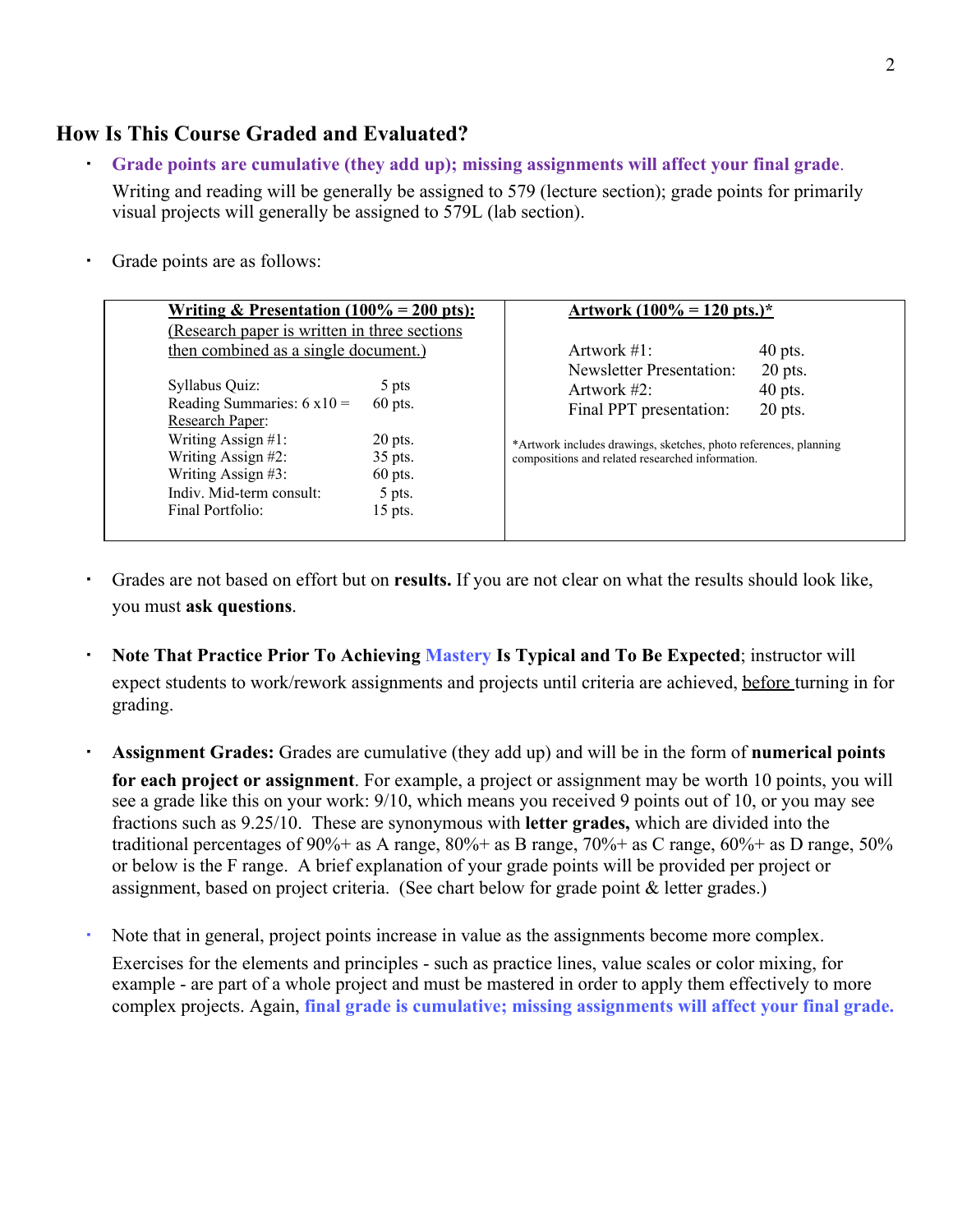- Objectives as stated by professor for each assignment and project will be criteria for evaluation, including four general achievement ranges:
	- Does not meet criteria (below average, F to D+);
	- $\Box$  Meets criteria (average, C- to C+);
	- $\Box$  Above average to good (above average, B- to B+);
	- $\Box$  Very good to outstanding: (A- to A+).

Ask instructor for examples of how to achieve any desired level for each assignment.

*NOTE* - WRITTEN WORK WITHOUT REQUIRED VALID **IN-TEXT CITATIONS** AND BIBLIOGRAPHY OR REFERENCE LISTS WILL BE CONSIDERED INCOMPLETE, AND WILL NOT BE ACCEPTED FOR A GRADE. **See**

**Video** - <https://lib.ku.edu/video-tutorials/citation-very-brief-introduction> (Links to an external site.)

- **POSTING COMPLETED ASSIGNMENTS TO CANVAS Posting the wrong document (such as** the blank assignment sheet) as a completed assignment on Canvas will be docked grade points per usual course policy for late work **(see details on Late Work below)**. NO EXCUSES WILL BE ACCEPTED without documentation and/or timely conversation with instructor.
- **3 Other considerations for grading** include: *attendance, participation, professional attitude and practice (see details for each below)*.

**\_\_\_\_\_\_\_\_\_\_\_\_\_\_\_\_\_\_\_\_\_\_\_\_\_\_\_\_\_\_\_\_\_\_\_\_\_\_\_\_\_\_\_\_\_\_\_\_\_\_\_\_\_\_\_\_\_\_\_\_\_\_\_\_\_\_\_\_\_\_\_\_\_\_\_\_\_\_\_\_\_\_\_\_\_\_\_\_\_\_\_\_\_\_\_\_**

### **What Are the Attendance Policies for this Course?**

*CSUN 2019-2020:* A-4. Attendance (Class Attendance): <http://www.csun.edu/catalog/policies/attendance-class-attendance/>.

Students are expected to attend all class meetings. Students who are absent from the first two meetings of a class that meets more than once a week, or from the first meeting of a class that meets once a week, lose the right to remain on the class roll and must formally [withdraw](http://catalog.csun.edu/policies/withdrawals-undergraduate-policy/) from the class, following University procedures and deadlines. Failure to formally withdraw from a class will result in the instructor assigning to the student a grade of "WU" (Unauthorized Withdrawal), which, in computing a student's GPA, counts as a grade of "F."

In a compressed term or session of fewer than 15 weeks, the rule applies if the first class meeting is missed. An instructor may allow a student to continue in the class if the student notified the instructor that the absence would be temporary. If no instructor was assigned to the course in advance, students must notify the department chair that their absence from the class will be temporary.

#### ABSENCES: Any absence after the first free absence causes lost grade points; **after two unexcused absences**

**grade may be dropped one letter grade (half letter grade for one)**. Being late to class is not acceptable: three lates = 1 absence; the same policy applies for leaving class early unexcused. Lateness begins immediately after the designated class time begins.

**Reasons for absences must be in writing within one week of return to class** (such as a doctor's signed note or other official paperwork, such as jury duty notice, car tow or service receipt – must reflect date of absence). Students are responsible for contacting instructor regarding absences, expected late arrivals to class or need to leave class early; **no contact with instructor is interpreted as unexcused.**

#### **Absentee/Tardy make-ups:**

No more than 3 tardies/early-outs, and only one unexcused absence may be made up per semester; make-up time and method is ONLY per agreement with instructor, and varies per semester.

| Letter   | 100 pt | 4pt | Letter | 100 pt    | 4pt    |
|----------|--------|-----|--------|-----------|--------|
| $A+$     | 98-100 | 4.0 | C      | 76        | 2.3    |
| A        | 93-97  | 4.0 | C      | 75        | 2.2    |
| А-       | 92     | 3.9 | С      | 74        | 2.1    |
| A-       | 91     | 3.8 | C      | 73        | 2.0    |
| A-       | 90     | 3.7 | c-     | 72        | 1.9    |
| $B+$     | 89     | 3.6 | C-     | 71        | 1.8    |
| $B+$     | 88     | 3.5 | c-     | 70        | 1.7    |
| B        | 87     | 3.4 | D+     | 69        | 1.6    |
| B        | 86     | 3.3 | D+     | 68        | 1.5    |
| B        | 85     | 3.2 | D      | 67        | 1.4    |
| B        | 84     | 3.1 | D      | 66        | 1.3    |
| B        | 83     | 3.0 | D      | 65        | 1.2    |
| B-       | 82     | 2.9 | D      | 64        | 1.1    |
| в.       | 81     | 2.8 | D      | 63        | 1.0    |
| в.       | 80     | 2.7 | D-     | 62        | 0.9    |
| $C+$     | 79     | 2.6 | D-     | 61        | 0.8    |
| C+       | 78     | 2.5 | D-     | 60        | 0.7    |
| $\Gamma$ | 77     | 24  | е      | <b>EO</b> | $\sim$ |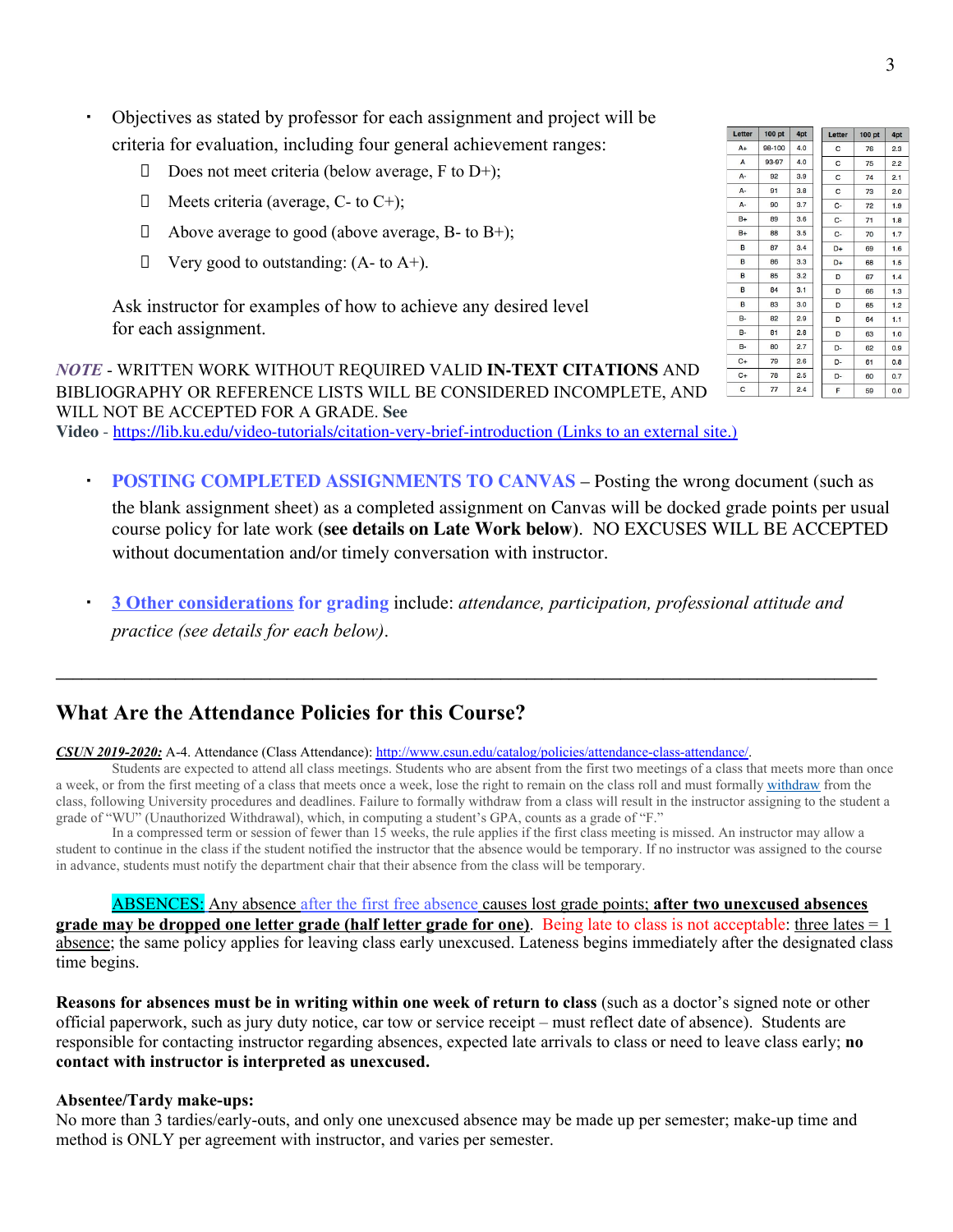\*NOTE – ZOOM generates attendance reports for every scheduled meeting (sign-in & out times); CANVAS also records participation time.

### **What Constitutes an Acceptable Excused Absence?**

*Non-Acceptable Excu*se *(Not Limited To) Examples*: 1. Not finding a parking space. 2. Employment obligations. 3. Other classes. 4. Dog (or other pet) ate my homework. 5. Someone is getting married. 6. Planned a vacation to Hawaii (or elsewhere). 7. Weather: it's too hot, too cold, or it rained. 8. Sorority, fraternity or club commitments. 8. Any social or community event, excluding events such as funeral, major illness, or caregiver obligations.

*Acceptable Excuse (Not Limited To) Examples:* receipt from clinic visit, note from doctor with signature and date, receipt for car service w/date and time, police report, court documents, any other type of signed documentation regarding time, date and unavoidable reason for absence. Events such as funeral, major illness, natural disaster evacuation, or caregiver obligations must be documented, see instructor for options.

*Online Specific Problems:* discuss with the instructor immediately on a case-by-case basis.

**FINAL DAY attendance is mandatory;** we will have final presentations throughout the last two weeks of instruction and finals. NOTE – LOSS of grade points will occur if you do not attend ALL student presentations, without viable excuse.

**\****Note* **email contact** that you will not be in class, while helpful, does not necessarily constitute a viable excuse.

\_\_\_\_\_\_\_\_\_\_\_\_\_\_\_\_\_\_\_\_\_\_\_\_\_\_\_\_\_\_\_\_\_\_\_\_\_\_\_\_\_\_\_\_\_\_\_\_\_\_\_\_\_\_\_\_\_\_\_\_\_\_\_\_\_\_\_\_\_\_\_\_\_\_\_\_\_\_\_\_\_\_\_\_\_\_\_\_

### **What Does Good Participation Look Like in this Course?**

Participation in the form of reading, writing, individual, large and small-group activities is important to getting the most out of this course. Discussion and questions generated by students is important to learning for everyone, provided the issues are relevant to the activities and topics of the course. **Mandatory consultation with the instructor once per semester (5 pts lecture) is included in participation for this course; students should conduct regular review of your Canvas grade records;** consultation with instructor regarding grades is ongoing throughout the semester, as needed.

### **CANVAS Participation**

NOTE - Since we're completely virtual again this semester, visit this site: *Netiquette,* for info on good participation online: <http://www.albion.com/netiquette/corerules.html>. Update your *Canvas profile* to help others know more about you (optional): [https://community.canvaslms.com/docs/DOC-10628-4212710342.](https://community.canvaslms.com/docs/DOC-10628-4212710342)

#### **You Are Responsible for...**

**Checking CANVAS and CSUN email daily**. See <https://community.canvaslms.com/docs/DOC-10701> to learn how to navigate Canvas course links. For **IT assistance** see: <https://www.csun.edu/it/need-help>.

**REMINDER - Sign up** for one individual Zoom appointment, around mid-term; **sign-up form with dates and times will be provided by instructor around that time.**

**Use CSUN email address** for all course communications and activities.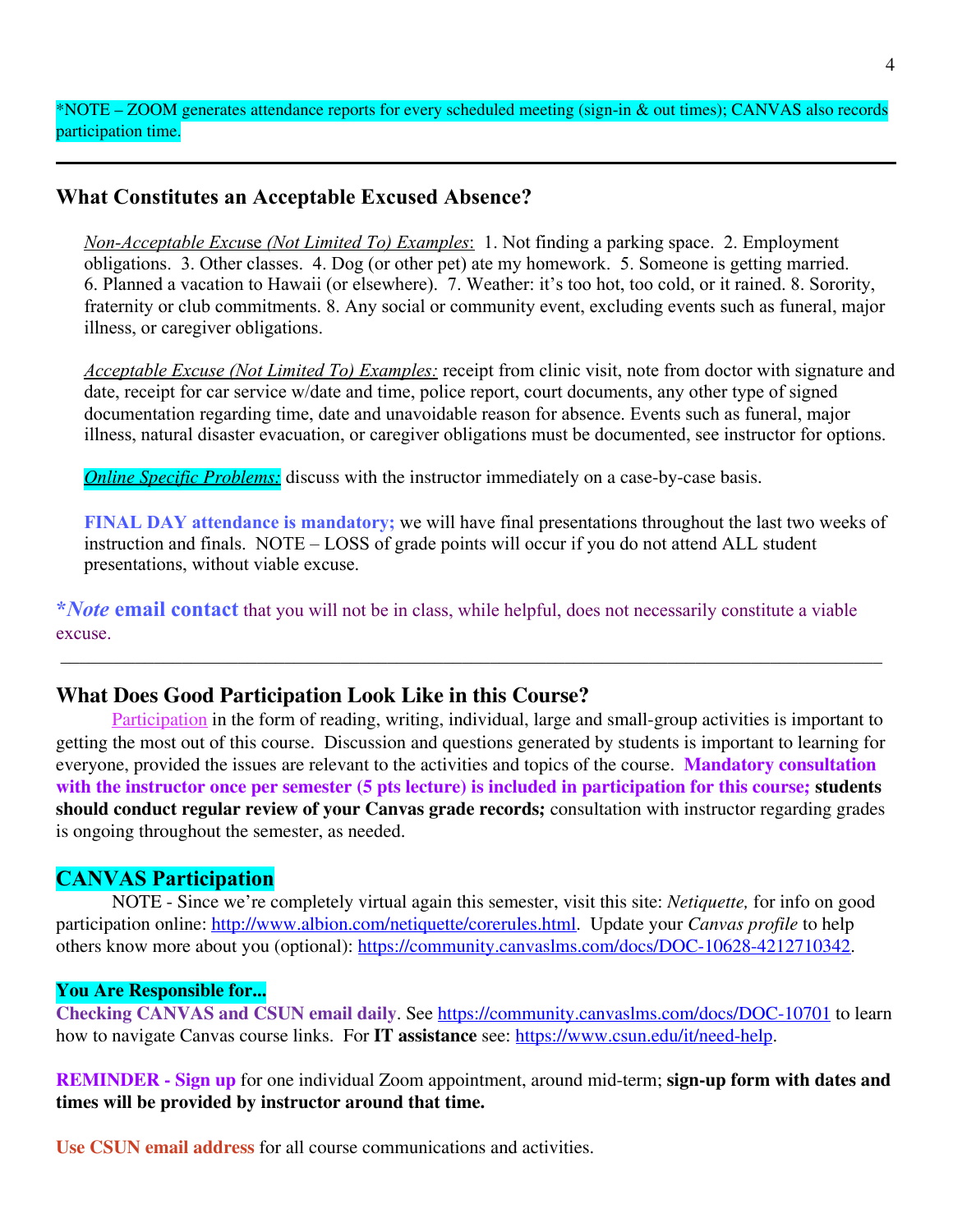### **Make sure your actual name is visible on all Zoom meetings** (not "Ipad" or other types of identification).

All course docs will be found on Canvas under "Files"; assignment docs and instructions for each assignment will be posted in the "Assignments" section of the course. Assignments, due dates, and grades are updated on Canvas, so be sure you receive course notifications; **it is your responsibility to stay informed about this course**.

#### **Online Reminders:**

- Save often while working on an assignment;
- Back up weekly on thumb drives and frequently on external hard drive;
- Work offline first, instead of entering posts directly into Canvas;
- Don't wait until the last minute, things happen;
- Manage your time each week –review your time management/schedule for the next week;
- Assignments are time stamped on Canvas.
- Make sure your name is visible on all Zoom meetings (not "Ipad" or other types of identification).
- Be prepared to show lab assignments on camera during synchronous Zoom class times.

\*\*Non-compliance with "participation": **negative participation examples** include the following: coming to class (online too!) high or drunk; no consultation during the semester with instructor, sleeping, reading or working on other course materials, browsing the web, texting or other non-class related activities and behaviors – such activities and behaviors can result in an additional **20%** of final grade lost. See below regarding policy for disruption of group activities. The CSUN Code of Conduct is available to view here: [http://catalog.csun.edu/policies/student-conduct-code/.](http://catalog.csun.edu/policies/student-conduct-code/)

Disruption of instruction to the group or behavior interpreted as *teacher abuse* will be identified by the instructor and will not be tolerated. Further action may result in consultation with the Art Dept. administration and/or the Dean of Student Affairs for assistance with disciplinary policies and procedures.

#### Classroom environment:

Teaching and learning is an *emotional* experience as much as it is *cognitive*. Especially during this pandemic and with forced virtual instruction, it is important to be aware how your moods and behavior affects your learning and that of your classmates, as well as instruction to the group.

- Respect the individual rights, uniqueness, diversity and opinions of all class members and those of the instructor; if you don't already have it, cultivate politeness when addressing others.
- Listen with an open mind to the ideas and opinions of others. Remember that listening to many different points of view, no matter how different or controversial, by contrast allows you *to understand your own views better*.
- Actively listen, join in, and participate in classroom activities and discussions.
- Take ownership of your thoughts, comments and actions.
- Help maintain this classroom (online and in-person) as a safe place to learn, explore and grow.

### **What Does Professional Attitude and Practice Look Like?**

Developing a professional attitude and practice for teaching is important; part of that development is respect for yourself as a student and your personal learning, as well as respect for the instruction and learning of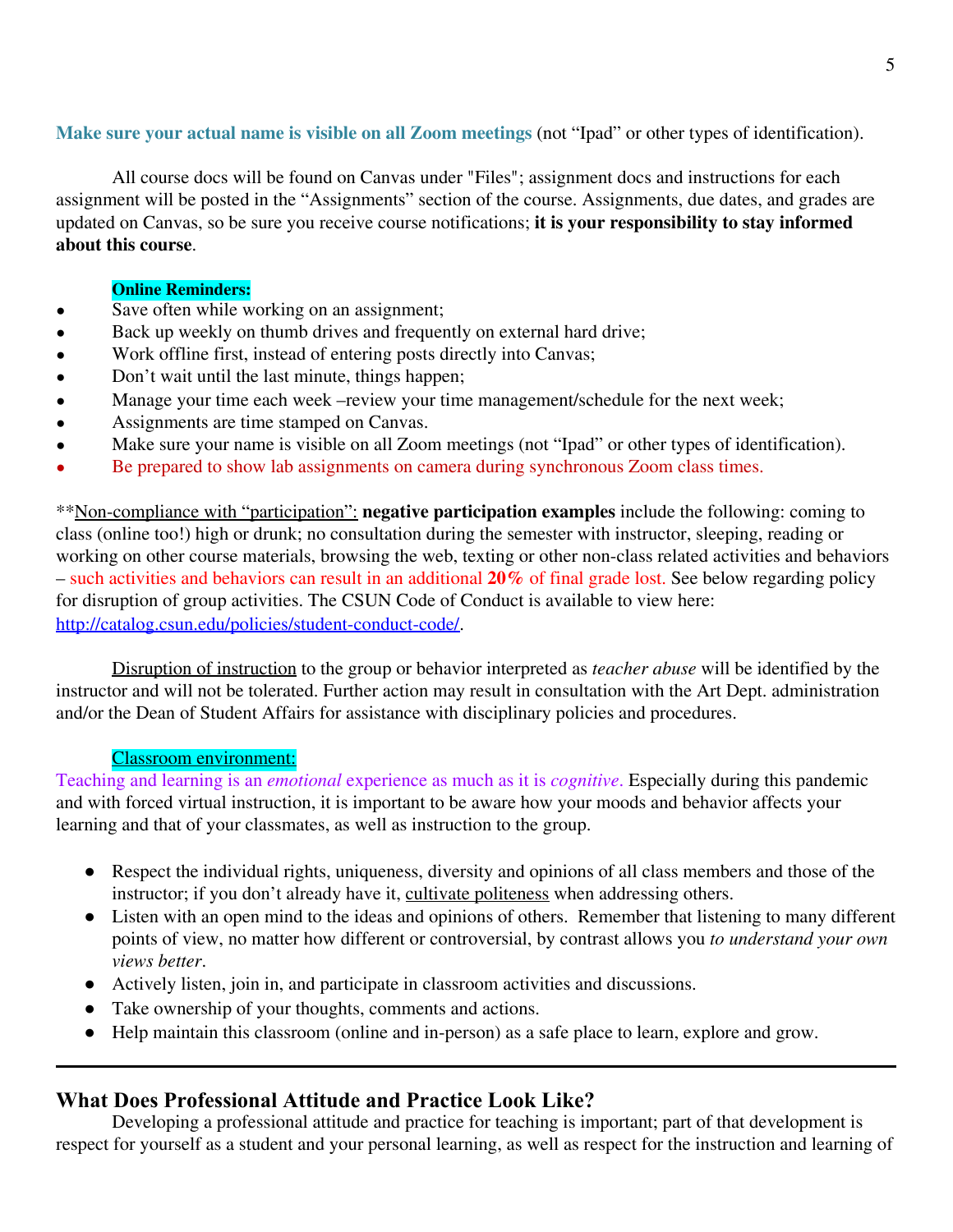other students and the instructor, in the classes in which you agree to be a member. Ideally, a classroom is a community where members meet and participate for their own and others' benefit. The more you put into it, the more you will get out of it, and the more investment you will have in what happens in the classroom.

Accountability is also an important aspect: for attendance, assignments, and communication with both teacher and fellow students. As a student in this class, think about what kind of role model you would like to be for *your* students, and act accordingly.

Review online etiquette here: <http://www.albion.com/netiquette/corerules.html>.

### **What Are Some Key Standards for Professional Practice?**

Review online etiquette here: <http://www.albion.com/netiquette/corerules.html>.

The following is a detailed list of the standards for professional practice as a student, future or current teacher, self-employed professional, and/or employee for any company:

- **Coming to class on time and prepared to participate in all course activities.**
- Maintaining a positive, professional, constructive attitude.
- Substantively and positively contributing to group and class dynamics.
- Participating enthusiastically in whole class activities, small group activities, and collegial presentations.
- Offers relevant, insightful, and constructive comments during class, but does not dominate discussions.

\*\*Non-professional behavior includes the examples provided above for attendance, participation, and is the opposite of the items in the standards list. Up to 20% additional final grade points can be lost if behavior and attitude is detrimental to instruction, and action with Dept. of Art administration, and/or Office of Student Affairs may be taken, if student is unresponsive to requests for change. Also see [http://catalog.csun.edu/policies/student-conduct-code/.](http://catalog.csun.edu/policies/student-conduct-code/)

### **Devices…**

### **What Electronic Devices Do I Need for This Course?**

**Must have** regular access to a laptop, tablet or other electronic device, and a digital camera for all activities of this class, including *synchronous* (meeting together in real time) class periods and all *asynchronous* (on your own time) activities. This also means that you must have regular access to Wifi for internet use.

### **Can I Have My Cell Phone Out During Class?**

While virtual, sometimes you will need your phone during class, or may even be on Zoom using your phone. However, to stay focused - no text messaging, no internet browsing unless class-related, no video-gaming, working on homework or projects for other classes. If you have an emergency and need to access your messages, take or place a call during class, please inform the instructor in advance and make sure to mute and turn off your camera for that purpose.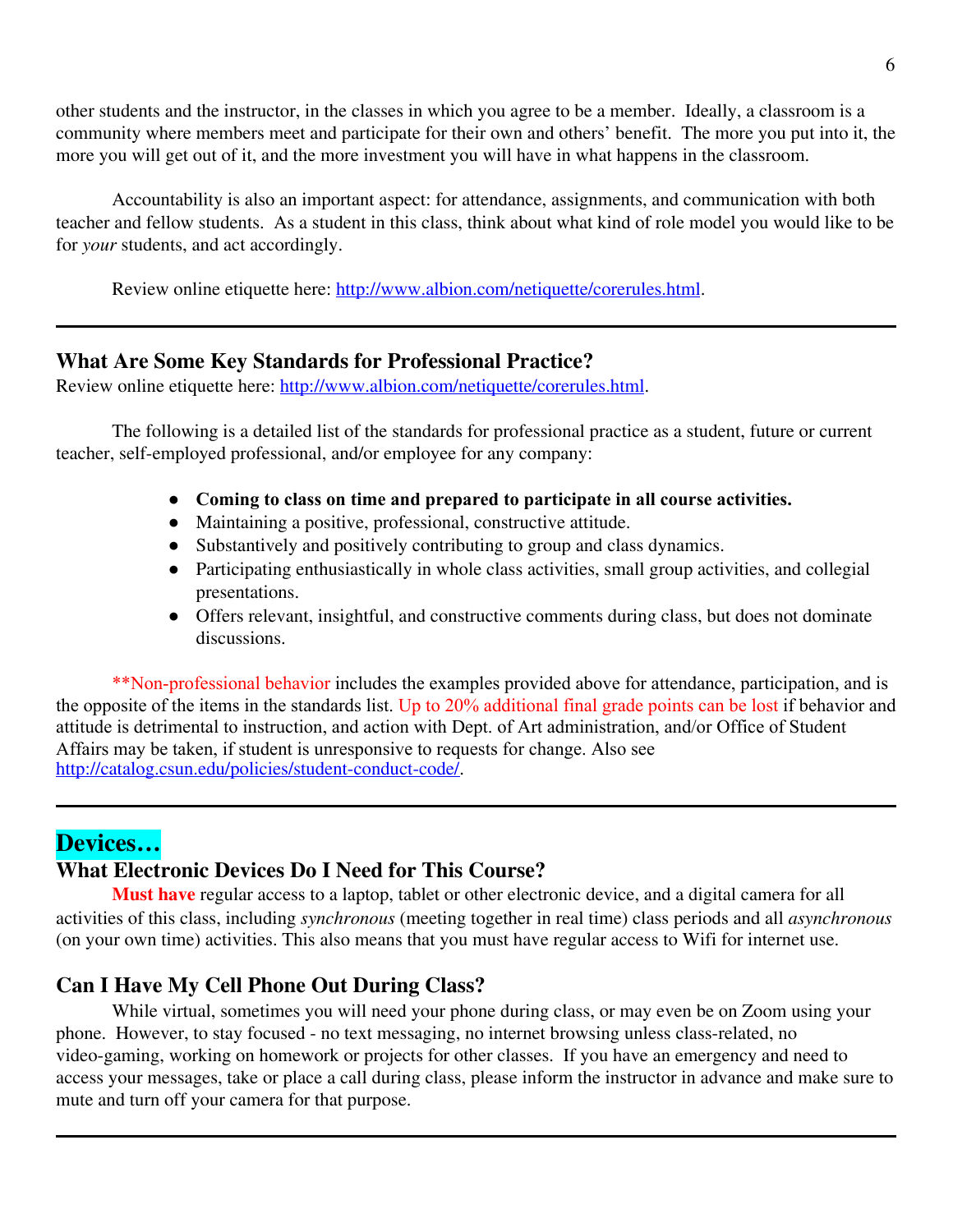#### **What Is the Policy for Late Work?**

Work is due on due-date by time specified unless otherwise agreed upon in advance with the instructor. If no agreement has been reached, for every day that assignment or project is late, grade is dropped **½** the acquired points; NOTE THAT ONLINE SUBMISSION IS TIME-SPECIFIC, AND WITHOUT VALID EXCUSE, FOR EVERY HOUR LATE 5% OF ACQUIRED POINTS WILL BE DOCKED.

\*Reminder that Canvas assignments are date-and time-stamped when uploaded.

**POSTING COMPLETED ASSIGNMENTS TO CANVAS** – Posting the wrong document (such as the blank assignment sheet) as a completed assignment on Canvas will be docked grade points per the usual course policy above. NO EXCUSES WILL BE ACCEPTED without documentation.

#### **After Grading, what is the Policy for Revised Work?**

Revisions must be only upon agreement with instructor. Only selected (by instructor) assignments and projects may be revised following the date work is returned; credit for revisions is for completed sections only. Incomplete work will not be accepted for revisions. Revision allowances change per semester.

### **What Are CSUN and Course Policies Regarding Special Needs?**

Students who desire accommodations with testing, course content and activities may wish to review the Center on Disabilities website for detailed information on how to register and access resources for assistance. Please see instructor as early as possible in the semester regarding special needs and accommodations. Center on Disabilities website: [http://www.csun.edu/cod/,](http://www.csun.edu/cod/) (818) 677-2578.

#### CSUN Animal Policy: see [https://www.csun.edu/sites/default/files/800-05\\_0.pdf](https://www.csun.edu/sites/default/files/800-05_0.pdf)

No animals shall be permitted inside University facilities with the exception of those authorized by the responsible administrative Dean, Department Chairperson or Director for the specific needs of instructional program, or those animals that are service animals for persons with disabilities as defined by the Americans with Disabilities Act (ADA) as amended.

All animals on University property must be properly restrained at all times and are prohibited from running at large on the campus. It is the responsibility of the owner to clean up animal excrement on University property as well as to ensure the actions/behavior of the animal does not cause harm to individuals or University property. Service animals must be licensed in accordance with county regulations, wear a vaccination tag and be on a leash.

\*\*Instructor reserves the right to negotiate location specific seating within the classroom for students with animals, to ensure safety of the animal and instructor ability to utilize classroom space for instruction.

 $\_$  , and the contribution of the contribution of the contribution of the contribution of the contribution of  $\mathcal{L}_\text{max}$ 

### **What are the CSUN Drug and Alcohol Policies Regarding Use on Campus?**

"While students possessing legally prescribed marijuana may be free from criminal prosecution under California law, they are, nonetheless, required to adhere to the Student Conduct Code. Students who are in possession of legally prescribed cannabis are **not exempt from the University's prohibition against the manufacture, possession, or use of marijuana on campus,** or off campus while on university business or participating in University sponsored functions." (CSUN Policy No. 900-06; Effective 11/7/2006.)

Use of alcohol **or being under the influence** of alcohol, marijuana or other illicit drugs (as defined by CSUN) while online in class OR on campus is also prohibited, and could result in disciplinary action (see Participation section above).

 $\mathcal{L}_\mathcal{L} = \mathcal{L}_\mathcal{L} = \mathcal{L}_\mathcal{L} = \mathcal{L}_\mathcal{L} = \mathcal{L}_\mathcal{L} = \mathcal{L}_\mathcal{L} = \mathcal{L}_\mathcal{L} = \mathcal{L}_\mathcal{L} = \mathcal{L}_\mathcal{L} = \mathcal{L}_\mathcal{L} = \mathcal{L}_\mathcal{L} = \mathcal{L}_\mathcal{L} = \mathcal{L}_\mathcal{L} = \mathcal{L}_\mathcal{L} = \mathcal{L}_\mathcal{L} = \mathcal{L}_\mathcal{L} = \mathcal{L}_\mathcal{L}$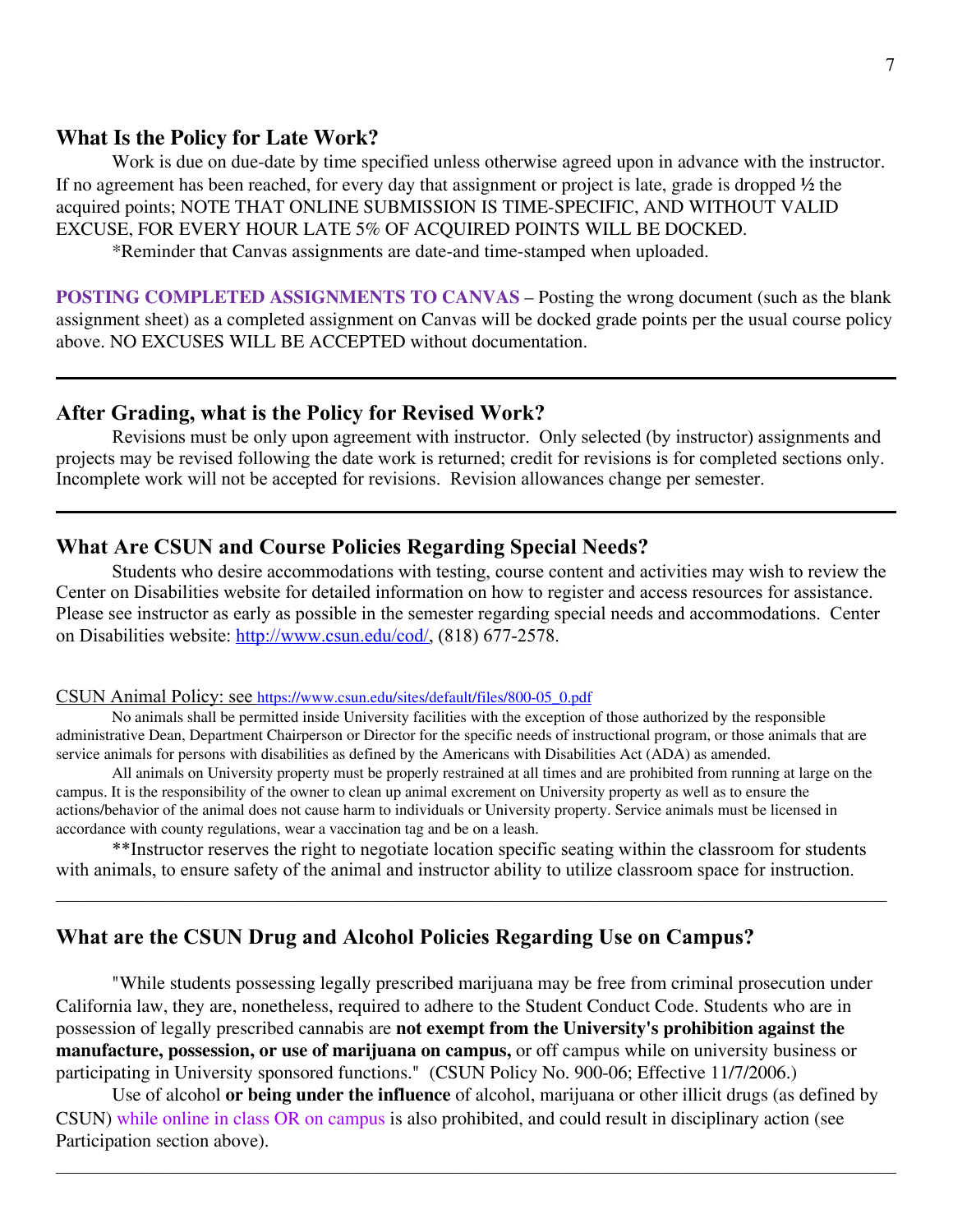### **What Are the Course Policies Regarding Plagiarized Work?**

Plagiarized work will not be accepted, revisions may not be allowed, and the matter referred to the Office of Academic Affairs (see details below).

### **CSUN Policy on Plagiarism**

The following is cited on the CSUN Library website (library/csun.edu) from the page on *Research Strategies, Citing Your Sources:* Plagiarism; *<https://libguides.csun.edu/research-strategies/citing-sources>*

"The maintenance of academic integrity and quality education is the responsibility of each student within this University and the CSU system. Cheating or plagiarism in connection with an academic program at a CSU campus is listed in Section 41301, Title 5, California Code of Regulations as an offense for which a student may be expelled, suspended or given a less severe disciplinary sanction. Academic dishonesty is an especially serious offense and diminishes the quality of scholarship and defrauds those who depend on the integrity of the University's programs." For more detail see <https://catalog.csun.edu/policies/academic-dishonesty/>.

#### Plagiarism [definition]: Intentionally or knowingly representing the words, ideas, or work of another as one's own **in any academic exercise.**

**Direct Quotation:** Every direct quotation must be identified by quotation marks, by appropriate indentation or by other means of identification and must be promptly cited in a footnote. Proper footnote style for any academic department is outlined by the "MLA Style Sheet" or K. L. Turabian's *A Manual for Writers of Term Papers, Theses and Dissertations*. These and similar publications are available in the Matador Bookstore and at the reference desk of the Oviatt Library.

**Paraphrase:** Prompt acknowledgment is required when material from another source is paraphrased or summarized in whole or in part in your own words. To acknowledge a paraphrase properly, one might state: "to paraphrase Locke's comment . . .'' and conclude with a footnote identifying the exact reference. A footnote acknowledging only a directly quoted statement does not suffice to notify the reader of any preceding or succeeding paraphrased material.

**Borrowed Facts or Information:** Information obtained in one's reading or research that is not common knowledge among students in the course must be acknowledged. Examples of common knowledge might include the names of leaders of prominent nations, basic scientific laws, etc.

### **Fabrication**

Intentional falsification or invention of any information or citation in an academic exercise. Comments:

- 1 "Invented'' information may not be used in any laboratory experiment or other academic exercise without notice to and authorization from the instructor. It would be improper, for example, to analyze one sample in an experiment and covertly "invent'' data based on that single experiment for several more required analyses.
- 2 One should acknowledge reliance upon the actual source from which cited information was obtained. For example, a writer should not reproduce a quotation from a book review [secondary source] and indicate that the quotation was obtained from the book itself [primary source].
- 3 Students who attempt to alter and resubmit returned academic work with intent to defraud the faculty member will be in violation of this section. For example, a student may not change an answer on a returned exam and then claim that they deserve additional credit. (<http://www.csun.edu/catalog/policies/academic-dishonesty/>; CSUN catalog).

*NOTE* - WRITTEN WORK WITHOUT REQUIRED **VALID IN-TEXT CITATIONS AND BIBLIOGRAPHY OR REFERENCE LISTS** WILL BE CONSIDERED INCOMPLETE, AND WILL NOT BE ACCEPTED FOR A GRADE. **See Video** - [https://lib.ku.edu/video-tutorials/citation-very-brief-introduction \(Links to an external site.\)](https://lib.ku.edu/video-tutorials/citation-very-brief-introduction)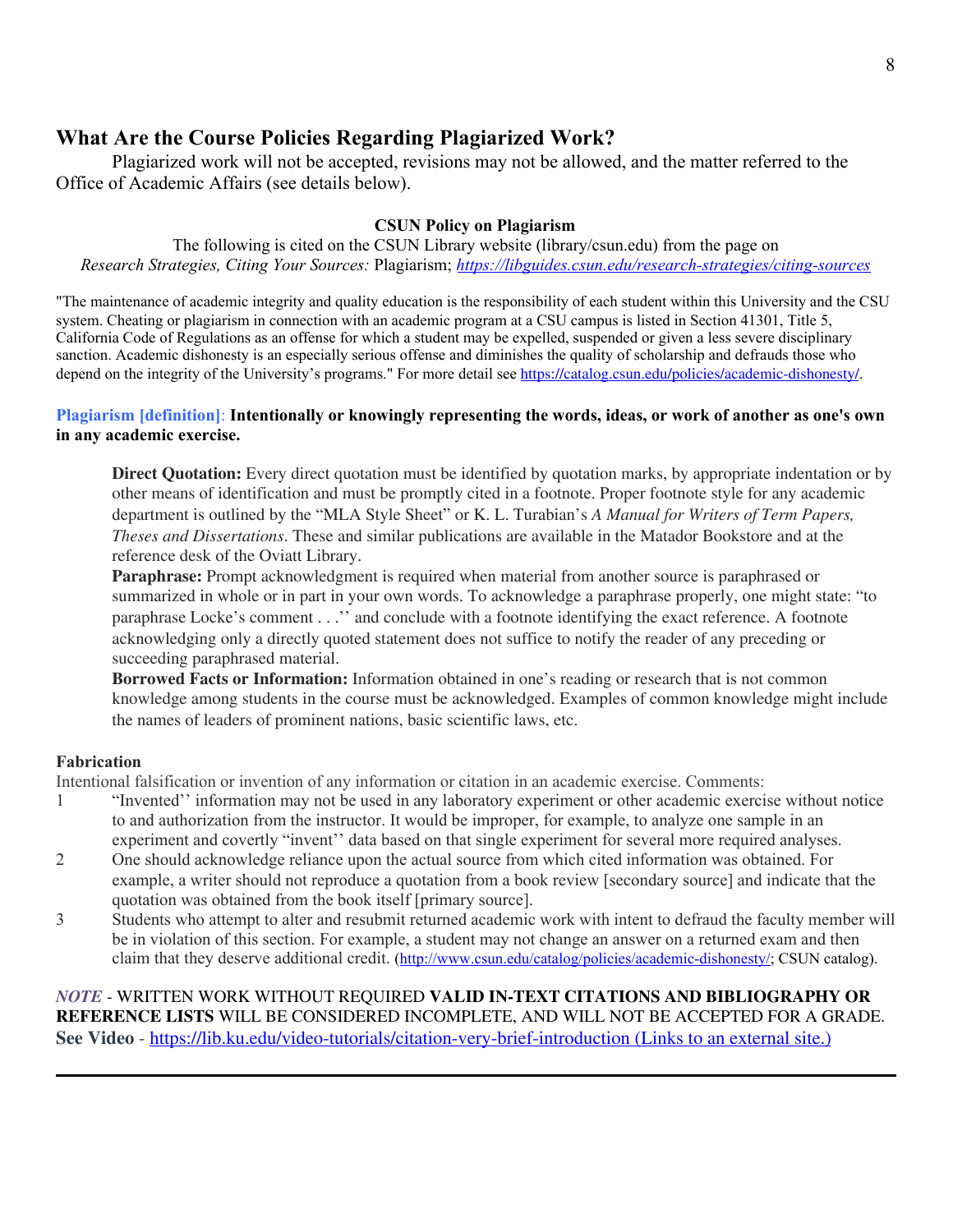### **What Are the Required Texts for this Course?**

 *Exploring Art: A Global, Thematic Approach*. By Margaret Lazzari & Dona Schlesier. Fourth OR Fifth Edition *(used in good to excellent condition are recommended, or rental), either print* or electronic is fine.

**See Below Additional REQUIRED Reading and Reference Material – ALL** available free electronically online, or as PDFs in the lecture section, under "Files", on Canvas for this class.

Newsletters:

- o **Hyperallergic.com.** Daily Art Newsletter: [hello@hyperallergic.com](mailto:hello@hyperallergic.com) , sign-up for free.
- o **Artsy Editorial** Newsletter: <https://www.artsy.net/articles> . sign-up for free.
- o **Colossal Newsletter:** [https://www.thisiscolossal.com/.](https://www.thisiscolossal.com/) sign-up for free.

Videos:

- o **Video YouTube: The danger of a single story | Chimamanda Ngozi Adichie:** <https://www.youtube.com/watch?v=D9Ihs241zeg>
- o **Anti-Racist Art Teachers:** <https://www.antiracistartteachers.org/>; <https://www.raceforward.org/videos/systemic-racism>

Articles:

- o **Decolonizing Art History (selected sections),** by Catherine Grant and Dorothy Price. PDF in Files on Canvas.
- o **Art Education Journal and other Selected Articles,** TBA. PDF's will be in Files on Canvas.

Resources for Student Research:

- o **List of Current News Sources** provided by instructor. Doc in Files on Canvas.
- o **Researched information on Individual Selected Topic (details below).** Use CSUN Library.

Curriculum Standards:

▪ **California State Arts Standards for Visual Arts**  <https://www.cde.ca.gov/be/st/ss/vapacontentstds.asp>. PDF in Files on Canvas.

 $\mathcal{L}_\mathcal{L} = \mathcal{L}_\mathcal{L} = \mathcal{L}_\mathcal{L} = \mathcal{L}_\mathcal{L} = \mathcal{L}_\mathcal{L} = \mathcal{L}_\mathcal{L} = \mathcal{L}_\mathcal{L} = \mathcal{L}_\mathcal{L} = \mathcal{L}_\mathcal{L} = \mathcal{L}_\mathcal{L} = \mathcal{L}_\mathcal{L} = \mathcal{L}_\mathcal{L} = \mathcal{L}_\mathcal{L} = \mathcal{L}_\mathcal{L} = \mathcal{L}_\mathcal{L} = \mathcal{L}_\mathcal{L} = \mathcal{L}_\mathcal{L}$ 

- **Common Core Standards, English Language Arts** -<http://www.cde.ca.gov/re/cc/>. PDF in Files on Canvas.
- **ELD (English Language Development)** CA State Standards: <https://www.cde.ca.gov/sp/el/er/documents/eldstndspublication14.pdf> . PDF in Files on Canvas.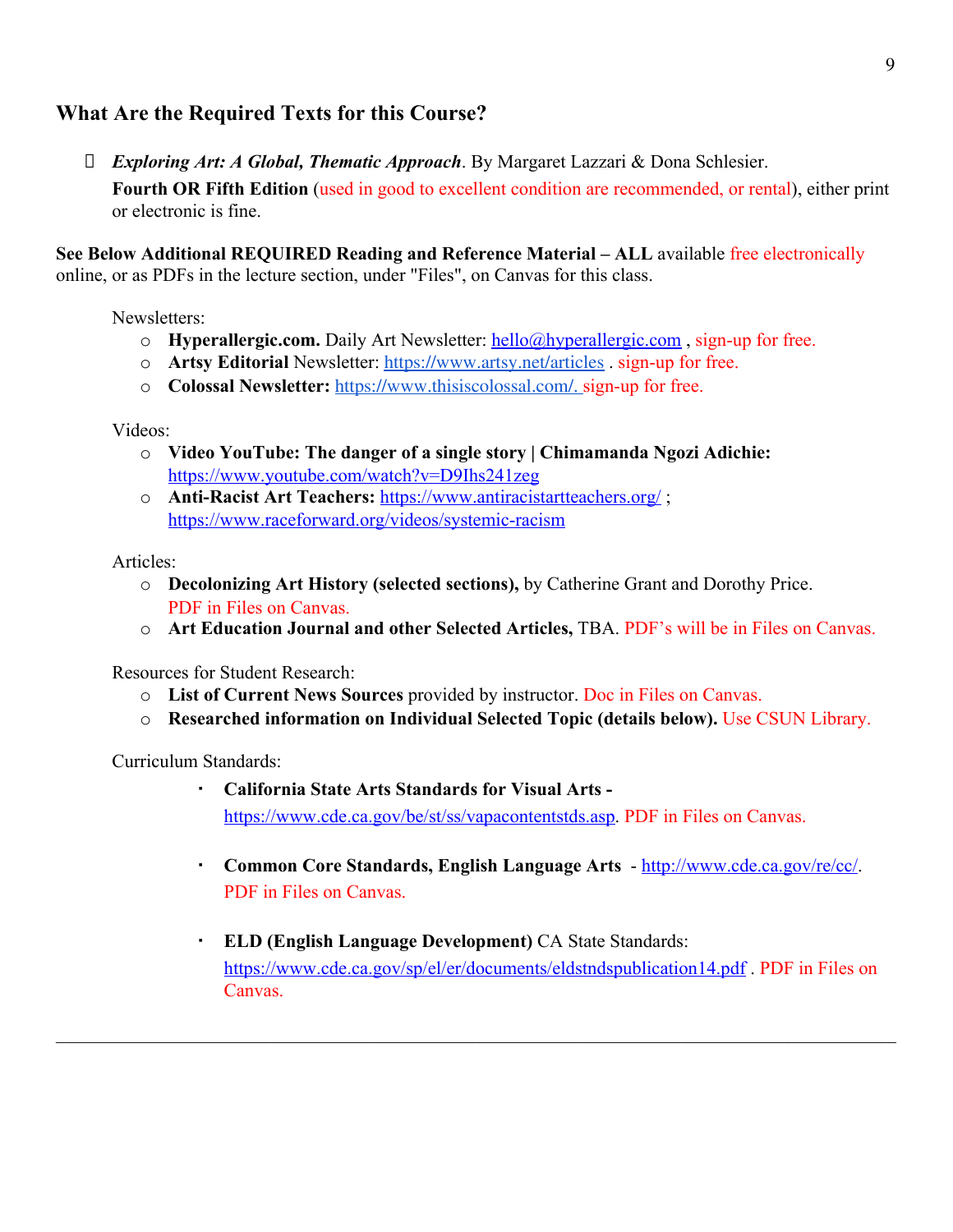### **What are the Required Materials and Supplies for this Course?**

Purchase/collect as soon as possible.

(**Michael's** – 18030 Chatsworth St. [Reseda north to Chatsworth, right on Chatsworth]; [www.amazon.com](http://www.amazon.com/) , www.Cartwright's.com , 99 cent stores, office supply stores.

- ❖ Notebook (optional) and device for note-taking, writing, Zoom classes and course communications.
- ❖ Regular 2-B pencil
- $\bullet$  Fine line ink pen (not ball point), 0.7 or 0.5, or similar.
- ❖ Colored pencils, markers, paint of various sorts.
- ❖ White drawing paper, various colored papers such as construction paper.
- ❖ Cardboard, cardstock, or similar.
- ❖ Air-Dry clay such as model magic or similar.
- ❖ Pink Pearl or similar eraser
- ❖ Individual pencil sharpener
- $\triangleleft$  Glue stick small (not washable type).
- **❖** Sharp scissors
- $\triangleleft$  Ruler (inches)
- ❖ Digital camera to document processes and projects.
- ❖ Flash/Thumb-Drive for research material and final presentation **must be useable on Mac**.

### **\*You can wait until class discussion of assignments to collect/purchase any of the following additional supplies:**

Tempera or acrylic paints, seed and bugle beads, and multiple-colors sequins (Carters.com, Joann fabrics for sequins; Michaels, the Bead Store, Target). Box/package of multi-colored small beads. (Michaels, Joann fabrics). Mixed media of other sorts, buttons, feathers, fabrics, string, natural materials, etc.

\*Students must supplement with some other supplies dependent on their particular projects. Recycled and found materials, other types of supplies will be discussed and demonstrated by instructor. Students may enhance their personal supplies at their discretion.

### **Additional Support Services for Students:**

How to do Library and Internet Research: [https://library.csun.edu/ResearchAssistance.](https://library.csun.edu/ResearchAssistance)

● Includes Tutorials on how to use the library catalog, ways of conducting Internet searches and how to recognize valid internet sources, and more.

Citation Style Guides for Writing: <https://libguides.csun.edu/research-strategies/citing-sources>.

- Provides guidelines and samples for referencing and citing sources.
- **See Video** <https://lib.ku.edu/video-tutorials/citation-very-brief-introduction> (Links to an external site.)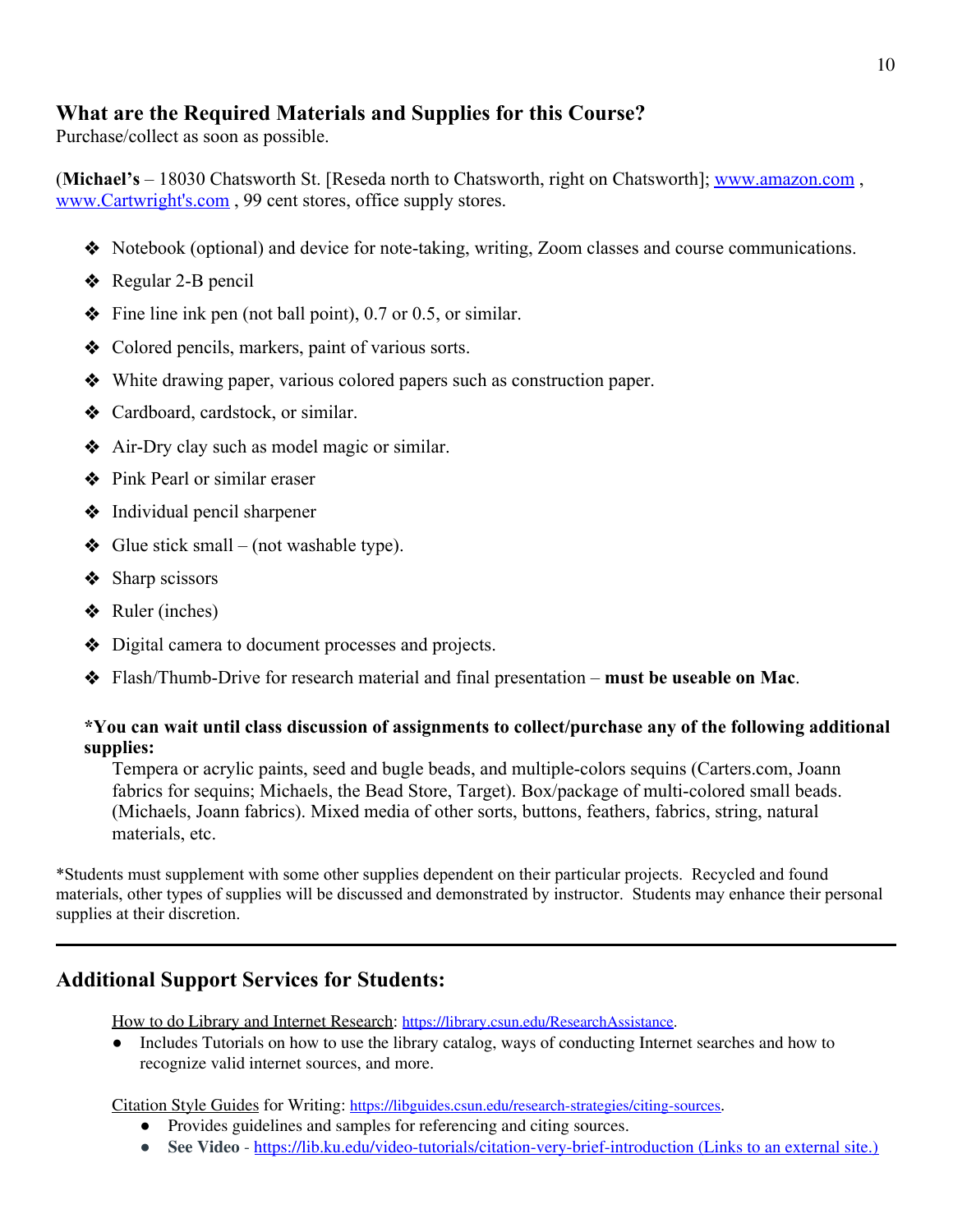- Learning Resource Center: <http://www.csun.edu/lrc/>, 818.677.2033, Bayramian Hall 408. The mission of the LRC is to enable students to improve their academic performance through a variety of learning programs including workshops, one-on-one and group tutoring, Supplemental Instruction classes and interactive subject area computer programs and videos. Students who use LRC learning programs will develop and strengthen their critical thinking skills, study strategies, writing skills and performance in subject matter courses.
- Academic Advisement: [http://www.csun.edu/csun-eop.](http://www.csun.edu/csun-eop) (818) 677-4151. University Hall 205. Educational Opportunity Programs (EOP) at California State University, Northridge designs, administers, and supports programs that deliver access and retention services to CSUN students. EOP provides services to historically low-income, educationally disadvantaged, first-generation college students; a population that not only reflects the diversity of CSUN's feeder communities but also the diversity of the University itself.
- University Counseling Services: <http://www.csun.edu/counseling/>, Bayramian Hall 520. (818) 677-2366, Option 1. [They] provide a variety of free services, including individual [counseling](http://www.csun.edu/counseling/available-services) and a wide variety of group [counseling](http://www.csun.edu/counseling/therapy-groups) options. Our trained professionals offer outreach [workshops](http://www.csun.edu/counseling/outreach-workshops) for faculty, staff and student organizations on academic, mental health, interpersonal and wellness topics.
- CSUN With A Heart: <https://www.csun.edu/heart>. Addressing Hunger/Homeless and Emergency needs with Assistance and Resources Together. Here you will find valuable information that will connect you to various resources regarding the basic needs of students in the CSUN campus community. All students in the CSUN community are encouraged to explore the following resources and benefit from them. This website is a component of the CSU Basic Needs Initiative, which is to strengthen the welfare of all students inside and outside the classroom.
- The Career Center: <http://www.csun.edu/career/students/>, 818.677.2878, University Hall 105. Need some help in deciding on a career? Or do you know your career and need to meet employers? Perhaps your resume needs some sprucing up? The Career Center offers a variety of services for students, from those new to the University to those about to graduate into the world of work.
- Safety and Emergency: <https://www.csun.edu/police/>, <https://www.csun.edu/sites/default/files/Top20ThingsToKnow.pdf>
- Food Pantry[:https://www.csun.edu/mic/csun-food-pantry](https://www.csun.edu/mic/csun-food-pantry). (818) 677-2730; (scroll down the webpage for link). **The CSUN Pop-up Pantry,** our newest basic needs initiative will pop up at different locations around campus once a month and will provide food resources to our campus community. Resources provided include fresh fruits and vegetables, food tastings, recipe cards, CalFresh application screening and assistance and information about other basic needs resources in our campus. **Contact us:** Email: [csunfoodpantry@csun.edu](mailto:csunfoodpantry@csun.edu), Follow us @csunfoodpantry on [Facebook](https://www.facebook.com/csunfoodpantry/), [Twitter](https://twitter.com/csunfoodpantry/) and [Instagram](https://www.instagram.com/csunfoodpantry/).

### **Art Department Program Goals Addressed in This Course (Broad)**

- Students will acquire competent knowledge and skills in various art media, concepts and methodologies.
- Students will produce a competent body of individual and collaborative work suitable for a liberal arts degree, for the local, national and global marketplace.
- Students will solve visual problems at a competent level, including understanding/application of the elements of art and principles of design.
- Students will utilize and apply critical thinking skills to communicate ideas for their intended audience at a competent level in visual, oral, and written formats.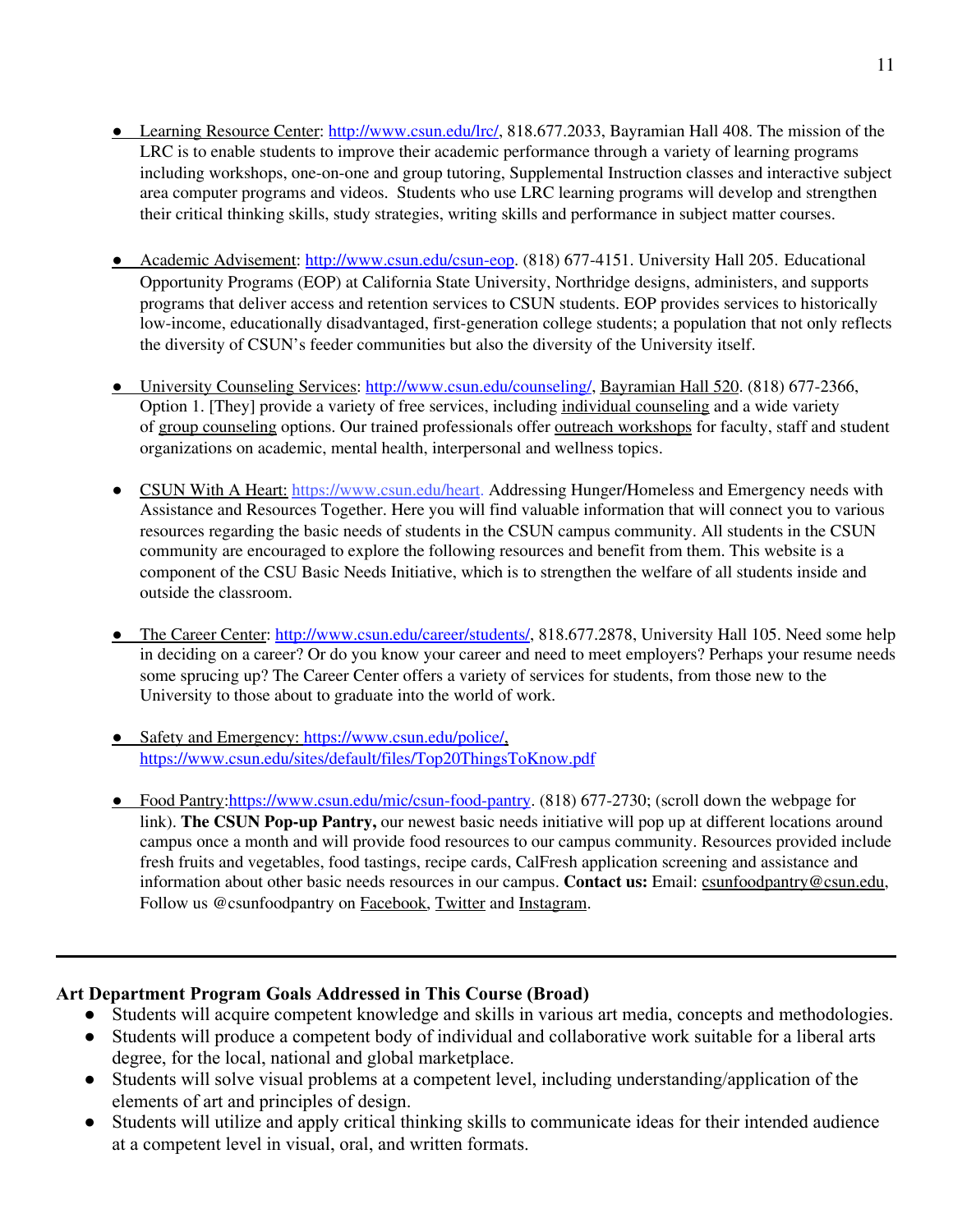Students will acquire historical and contemporary knowledge of diverse cultural and aesthetic contexts, including political, visual and material culture.

### **Course Learning Objectives (Specific)**

- Students apply concepts of the elements and principles of design to speaking, writing and art production.
- Students demonstrate understanding of the ways in which cultures, ethnicity, language and art affect the way people respond to ideas and visual information.
- Students analyze the artwork of various cultures through examination of the values, attitudes, and beliefs of diverse groups of people.
- Students utilize aesthetic concepts based on the elements and principles of design, and particular precepts of various cultures that will allow them to make and justify critical judgments about the quality and success of their own work and the work of others.
- Students develop competence in visual literacy and curriculum development.
- Students practice art production and professional exhibition of artworks, with a range of tools, materials and processes.

**\_\_\_\_\_\_\_\_\_\_\_\_\_\_\_\_\_\_\_\_\_\_\_\_\_\_\_\_\_\_\_\_\_\_\_\_\_\_\_\_\_\_\_\_\_\_\_\_\_\_\_\_\_\_\_\_\_\_\_\_\_\_\_\_\_\_\_\_\_\_\_\_\_\_\_\_\_**

## **ART 579 SPRING 2021**

# **Individual Research Topic**

Students will review the links below to select 3 or more possible objects/art traditions; then **in consultation with instructor,** will select one final artwork/tradition and/or cultural group as individual research topic**.** *Each student's topic is individualized and belongs to that student for the semester.*

### **Types of artwork, art traditions acceptable for this assignment:**

- 1. Select something that you are NOT familiar with;
- 2. Must be OTHER than classical European;
- 3. Time period may range from ancient to  $21<sup>st</sup>$  century;
- 4. If contemporary, must have clear connections to non-Eurocentric traditions (see instructor for examples).
- 5. Must be selected in consultation with instructor to fit all aspects of the research topic assignment, including use for curriculum.
- 6. Selection without consultation on final topic may not be accepted for grading.
- 7. May select from museum collections outside of the list below, in consultation with instructor.

## **MUSEUM COLLECTIONS**

**Asian Art Museum** <https://asianart.org/>

**Bowers Museum** <https://www.bowers.org/>

**Chinese American Museum** <http://camla.org/past-exhibits/>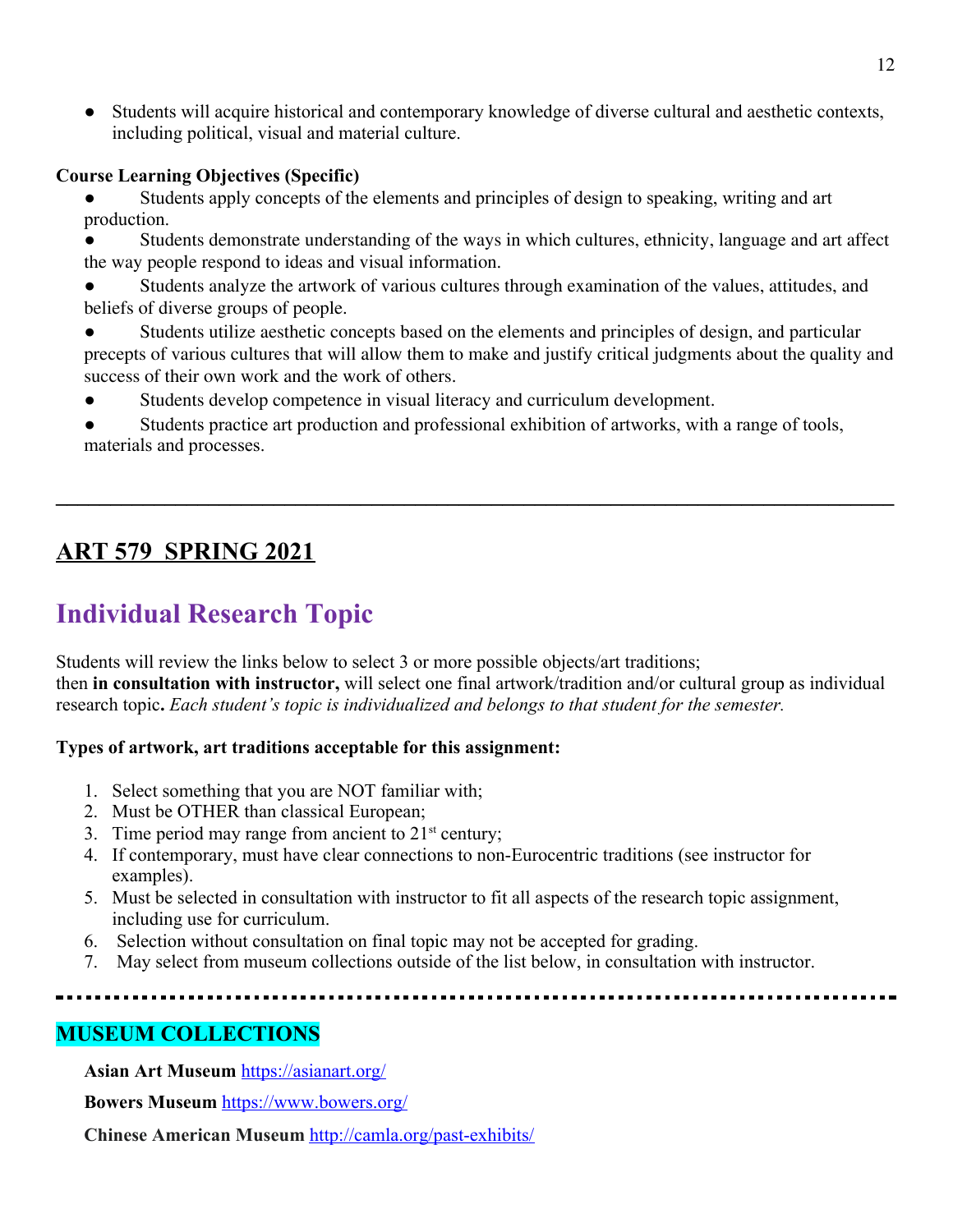**Fowler Museum at UCLA** <https://www.fowler.ucla.edu/exhibitions/> **International Art Museum of America (IAMA)** <https://www.iamasf.org/> La Plaza de Cultura y Artes <https://lapca.org/> **Los Angeles County Museum of Art** (**LACMA**) <https://www.lacma.org/> **The Mexican Museum** <https://www.mexicanmuseum.org/> **Mingei International Museum** <https://mingei.org/art> **Museum of the African Diaspora (MOAD)** <https://www.moadsf.org/> **Museum of Latin American Art (MOLAA)** <https://molaa.org/> **Norton Simon Museum** <https://www.nortonsimon.org/> **Riverside Art Museum** <http://www.riversideartmuseum.org/exhibits/> **San Diego Museum of Art** <https://www.sdmart.org/> **USC Pacific Asia Museum** <https://pacificasiamuseum.usc.edu/> **Vincent Price Art Museum** <http://vincentpriceartmuseum.org/>

## **WEEKLY TOPICS AND ACTIVITIES**

[WEEKLY SCHEDULE FOR READING & ACTIVITIES ARE ON SEPARATE DOC.]

#### **Bibliography: Addition Optional Reading**

Au, K. H., & Blake, K. M. (2003). Cultural identity and learning to teach in a diverse community. *Journal of Teacher Education*, 54(3), 192-205.

 $\mathcal{L}_\mathcal{L} = \{ \mathcal{L}_\mathcal{L} = \{ \mathcal{L}_\mathcal{L} = \{ \mathcal{L}_\mathcal{L} = \{ \mathcal{L}_\mathcal{L} = \{ \mathcal{L}_\mathcal{L} = \{ \mathcal{L}_\mathcal{L} = \{ \mathcal{L}_\mathcal{L} = \{ \mathcal{L}_\mathcal{L} = \{ \mathcal{L}_\mathcal{L} = \{ \mathcal{L}_\mathcal{L} = \{ \mathcal{L}_\mathcal{L} = \{ \mathcal{L}_\mathcal{L} = \{ \mathcal{L}_\mathcal{L} = \{ \mathcal{L}_\mathcal{$ 

- Brisk, M. E., & Harrington, M. (2000). *Literacy and bilingualism: A handbook for all teachers*. Mahwah, NJ: Lawrence Erlbaum.
- Desai, Dipti (2010). The Challenge of New Colorblind Racism in Art Education. *Art Education.* 63 no5 22-8 S 2010.
- Dilworth, M. E. (1998). *Being responsive to cultural dif erences: How teachers learn*. Thousand Oaks, CA: Corwin Press.
- Graham, R. (2007). Transcending Cultural Borders. *School Arts*. V.106 (9), pp. 19-21.
- Greene, S., & Abt-Perkins, D. (Eds.) (2003). *Making race visible: Literacy research for cultural understanding*. New York: Teachers College.
- Henderson, L. (2015). A River Runs Through It: Art, Geology and Life on the Mississippi. *Journal for Learning through the Arts.* (11)1.*[https://escholarship.org/uc/search?entity=class\\_lta;volume=11;issue](https://escholarship.org/uc/search?entity=class_lta;volume=11;issue)= 1.*

Henderson, L. (2013). Exploring Critical Themes Through the Human Figure. *Art Education*. V66 (2), pp. 20-34.

Irvine, J. J. (2003). *Educating teachers for diversity: Seeing with the cultural eye*. New York: Teachers College Press.